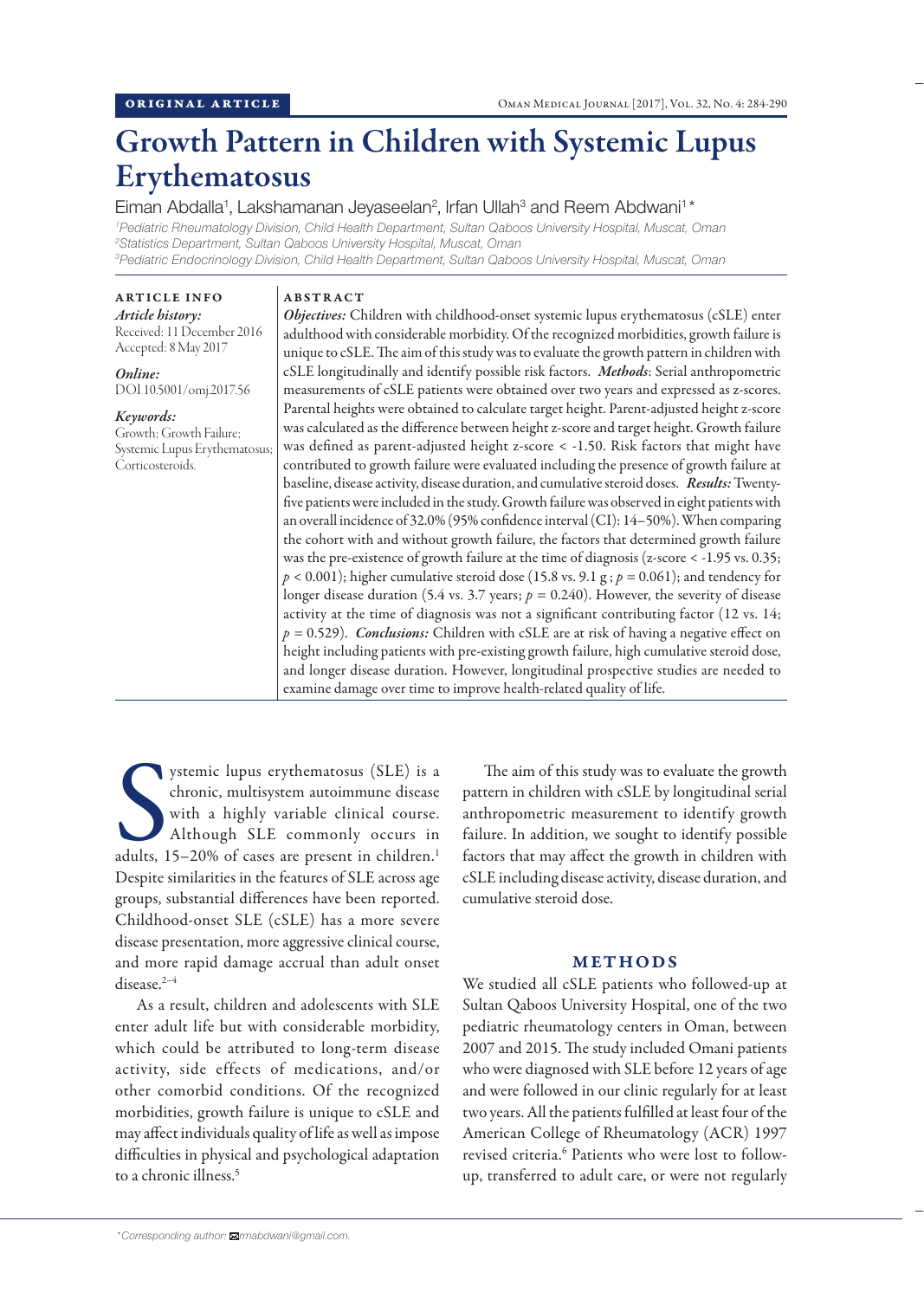followed-up at scheduled assessments were excluded from the study. Patients in whom we were not able to obtain measurements for both parents heights were also excluded from the study. Ethical approval to conduct the study was obtained from the local ethics committee.

Serial anthropometric measurements were recorded at every outpatient clinic visit. Anthropometric measurements at disease onset, six months, 12 months, and 24 months after disease onset were obtained. Weight and standing height were measured by a wall-mounted mechanical medical scale with a stadiometer (Seca 769) to the nearest 0.1 kg and 0.1 cm, respectively. Body mass index (BMI) was calculated as weight (kg) divided by height (m2 ). Height and BMI were adjusted according to chronological age and sex and expressed as a z-score using the World Health Organization (WHO) growth reference 2007.7

Parents' heights were measured, with selfreported heights accepted. Parental heights were used to calculate the child's target height. This was calculated by adding 6.5 cm to the mean parents' height for males and subtracting 6.5 cm for females.

Parent-adjusted height z-score was calculated as the difference between height z-score for chronological age and target height. Growth failure was defined as parent-adjusted height z-score < -1.5.8 Height deflection was defined as decreased height z-score > 0.25 per year compared to baseline ( $\Delta$ height z-score < -0.25/year) was also evaluated.9

Factors that might have contributed to growth failure were evaluated. These included the presence of growth failure at baseline, disease activity, disease duration, and cumulative steroid doses. SLE disease activity was measured using SLE disease activity index (SLEDAI) score, which is a validated and reliable measuring tool.10 Disease activity categories were defined using SLEDAI scores: no activity (SLEDAI  $= 0$ ), mild activity (SLEDAI = 1-5), moderate activity (SLEDAI =  $6-10$ ), high activity (SLEDAI  $= 11-19$ ), and very high activity (SLEDAI > 20).<sup>10</sup>

Continuous outcome variables such as BMI z-scores and height deflections were screened for outliers using the Box-Cox plot, while categorical variables were screened using frequency distributions. In addition, the impact of risk factors over time was analyzed using the generalized estimating equations (GEE) method using exchangeable correlation structure. As there were many parameters, the risk

Table 1: Baseline characteristics of 25 patients with systemic lupus erythematosus (Mean ± SD).

| <b>Characterictics</b>                                                | $Mean + SD$                  |  |  |  |  |  |  |
|-----------------------------------------------------------------------|------------------------------|--|--|--|--|--|--|
| Gender (female:male)                                                  | 20:5                         |  |  |  |  |  |  |
| Age at diagnosis, years                                               | $6.4 \pm 3.1$                |  |  |  |  |  |  |
| Disease duration, years                                               | $4.2 \pm 3.2$                |  |  |  |  |  |  |
| Disease activity                                                      | $13.4 \pm 6.7$               |  |  |  |  |  |  |
| Height z-score                                                        | $-1.2 \pm 1.4$               |  |  |  |  |  |  |
| <b>BMI</b> z-score                                                    | $-0.9 \pm 1.8$               |  |  |  |  |  |  |
| Parent adjusted height<br>z-score                                     | $-1.0 \pm 1.8$               |  |  |  |  |  |  |
| Cumulative<br>corticosteroid dose, g                                  | $11.2 \pm 8.3$               |  |  |  |  |  |  |
| Growth failure                                                        | 32.0% (95% CI: 13.7 – 50.2%) |  |  |  |  |  |  |
| SD: standard deviation: RMI: hody mass index. CI: confidence interval |                              |  |  |  |  |  |  |

*SD: standard deviation; BMI: body mass index, CI: confidence interval.*

variables were analyzed one variable at a time using the GEE method. Data was analyzed using SPSS Statistics (IBM Corp. Released 2011. IBM SPSS Statistics for Windows, Version 20.0. Armonk, NY).

#### RESULTS

We evaluated a total of 61 patients (47 female, 14 males) with cSLE. Out of the initial cohort of 61 patients, we were able to complete the data collection for 25 patients with cSLE (20 females and 5 males). The patients that were excluded included those lost to follow-up/transferred to adult rheumatology service  $(n = 30)$  or had incomplete parental height measurements  $(n = 6)$ . The demographic characteristics of our cohort of cSLE patients are described in Table 1. The clinical manifestations were arthritis (84.0%), lupus nephritis (40.0%), mucocutaneous (38.0%), hemolytic anemia (33.0%), thrombocytopenia (17.0%), pulmonary involvement (13.0%), cardiac involvement (10.0%) and leukopenia (10.0%). The patients were treated with prednisolone and hydroxychloroquine (98.0%), azathioprine (57.0%), mycophenolate mofetil (49.0%), cyclophosphamide (38.0%) and rituximab  $(10.0\%)$ .

Growth failure, defined as parent-adjusted height z-score < -1.5, at study entry was observed in seven patients (female: male ratio, 5:2). However, at the end of the study period, growth failure was observed in eight patients (female: male ratio, 7:1) with overall incidence 32.0% (95% CI: 13.7–50.2%). The female incidence of growth failure was 35.0% compared to the male incidence of 20.0%. However, the difference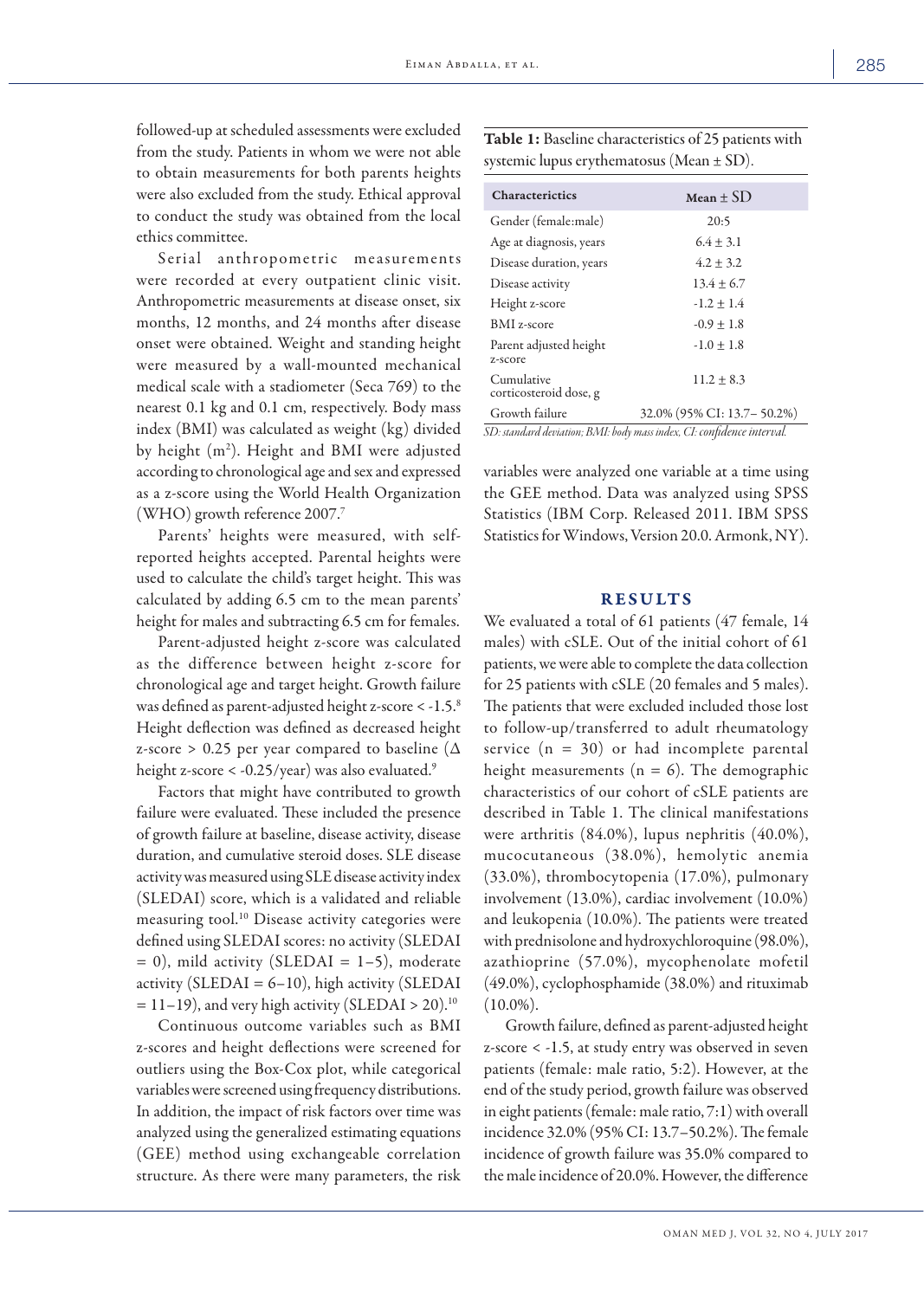| Study<br>variables                                 | Follow-up, months |                 |                      |                  |                  |                      |                  |            |                      | $p$ -value       |            |                      |       |
|----------------------------------------------------|-------------------|-----------------|----------------------|------------------|------------------|----------------------|------------------|------------|----------------------|------------------|------------|----------------------|-------|
|                                                    |                   | <b>Baseline</b> |                      |                  | $\boldsymbol{6}$ |                      |                  |            | 12                   |                  |            |                      |       |
|                                                    | Mean              | <b>SD</b>       | $\mathbf{n}$         | Mean             | <b>SD</b>        | $\mathbf n$          | Mean             | <b>SD</b>  | $\mathbf n$          | Mean             | SD         | $\mathbf n$          |       |
| Parent adjusted z-score<br>Overall                 | $-0.4$            | 1.6             | 25                   | 0.7              | 1.4              | 25                   | $-0.8$           | 1.3        | 25                   | $-1.0$           | 1.2        | 25                   |       |
| Gender<br>Male<br>Female                           | $-1.2$<br>$-0.3$  | 1.1<br>1.8      | 5<br>20              | $-1.4$<br>$-0.6$ | 0.9<br>1.5       | 5<br>20              | $-1.3$<br>$-0.7$ | 0.9<br>1.4 | 5<br>20              | $-1.1$<br>$-1.0$ | 0.9<br>1.4 | 5<br>20              | 0.050 |
| Age at diagnosis, years<br>$\leq$ 5                | $-1.0$            | 1.8             | 9                    | $-1.2$           | 1.5              | $\boldsymbol{9}$     | $-1.3$           | 1.4        | 9                    | $-1.9$           | 0.8        | 9                    | 0.350 |
| $\geq$ 5<br>Duration of disease, years<br>$\leq$ 5 | $-0.1$<br>$-0.1$  | 1.6<br>1.3      | 16<br>15             | $-0.5$<br>$-0.5$ | 1.4<br>1.3       | 16<br>15             | $-0.6$<br>$-0.6$ | 1.3<br>1.2 | 16<br>15             | $-0.7$<br>$-1.0$ | 1.3<br>1.1 | 16<br>15             | 0.210 |
| $\geq$ 5                                           | $-1.0$            | 2.1             | 10                   | $-1.2$           | 1.7              | 10                   | $-1.2$           | 1.6        | 10                   | $-1.1$           | 1.6        | 10                   |       |
| <b>SLEDAI</b><br>$0 - 10$                          | $-0.1$            | 1.5             | 9                    | $-0.4$           | 1.4              | $\mathfrak{g}$       | $-0.4$           | 1.3        | 8                    | $-0.7$           | 1.2        | 7                    | 0.740 |
| $11 - 19$<br>$20+$                                 | $-0.6$<br>$-0.6$  | 1.8<br>1.4      | 12<br>$\overline{2}$ | $-0.9$<br>$-1.0$ | 1.5<br>1.2       | 12<br>$\mathfrak{2}$ | $-1.0$<br>$-1.2$ | 1.4<br>0.8 | 12<br>$\overline{2}$ | $-1.1$<br>$-1.6$ | 1.4<br>0.5 | 12<br>$\overline{2}$ |       |
| <b>BMI</b> z-score<br>Overall                      | 0.9               | 1.9             | 25                   | 0.2              | 0.9              | 25                   | 0.2              | 0.9        | 25                   | 0.01             | 0.09       | 25                   |       |
| Gender<br>Male<br>Female                           | $-0.8$<br>$-1.0$  | 1.9<br>1.9      | 5<br>20              | 0.1<br>0.2       | 0.2<br>1.1       | 5<br>20              | $-0.3$<br>0.4    | 1.2<br>0.9 | 5<br>20              | 0.2<br>0.0       | 1.2<br>0.9 | 5<br>20              | 0.950 |
| Age at diagnosis, years<br>$\leq$ 5                | 0.3               | 0.8             | 9                    | 0.6              | 1.1              | 9                    | 0.3              | 1.1        | 9                    | 0.1              | 1.4        | 9                    | 0.030 |
| $\geq$ 5                                           | $-1.6$            | 2.0             | 16                   | 0.0              | 0.9              | 16                   | 0.2              | 0.9        | 16                   | 0.0              | 0.8        | 16                   |       |
| Duration of disease, years<br>$\leq$ 5             | $-1.1$            | 2.1             | 15                   | 0.3              | 1.0              | 15                   | 0.3              | 1.0        | 15                   | 0.3              | 0.9        | 15                   | 0.150 |
| $\geq$ 5<br><b>SLEDAI</b>                          | $-0.6$            | 1.3             | 10                   | 0.1              | 0.9              | 10                   | 0.0              | 0.9        | $10\,$               | $-0.3$           | 1.0        | 10                   |       |
| $0 - 10$<br>$11 - 19$                              | $-0.8$<br>$-0.9$  | 2.3<br>1.4      | 9<br>12              | 0.3<br>0.2       | 1.1<br>0.6       | $\mathfrak{g}$<br>12 | 0.1<br>0.2       | 0.7<br>1.1 | 8<br>12              | $-0.2$<br>0.2    | .6<br>1.1  | 7<br>12              | 0.630 |
| $20+$                                              | $-1.$             | 3.2             | $\overline{2}$       | $-0.6$           | 2.4              | $\mathfrak{2}$       | 0.4              | 0.3        | $\overline{2}$       | 0.5              | 0.2        | $\overline{2}$       |       |

|  |  | Table 2: Parent adjusted and body mass index (BMI) z-scores by time of follow-up and risk factor. |
|--|--|---------------------------------------------------------------------------------------------------|
|  |  |                                                                                                   |

*SD: standard deviation; SLEDAI: systemic lupus erythematosus disease activity index.*

was not statistically significant (*p =* 0.915). All girls with growth failure at study entry continued to have growth failure at 24 months, while two girls with normal growth at study onset developed growth failure at 24 months. There was an improvement in growth at the end of the study period in one boy.

Factors that might have contributed to growth failure (such as previous growth failure at disease onset, severity disease activity at the time of diagnosis, disease duration, and cumulative steroid dose) were compared between patients with and without growth failure. The most significant factor that determined future growth failure was the preexistence of growth failure (z-score < -1.95 vs*.* 0.35;

 $p < 0.001$ ) at the time of diagnosis. Another important contributing factor was the cumulative



Figure 1: Mean parental adjusted z-score by gender and follow-up.

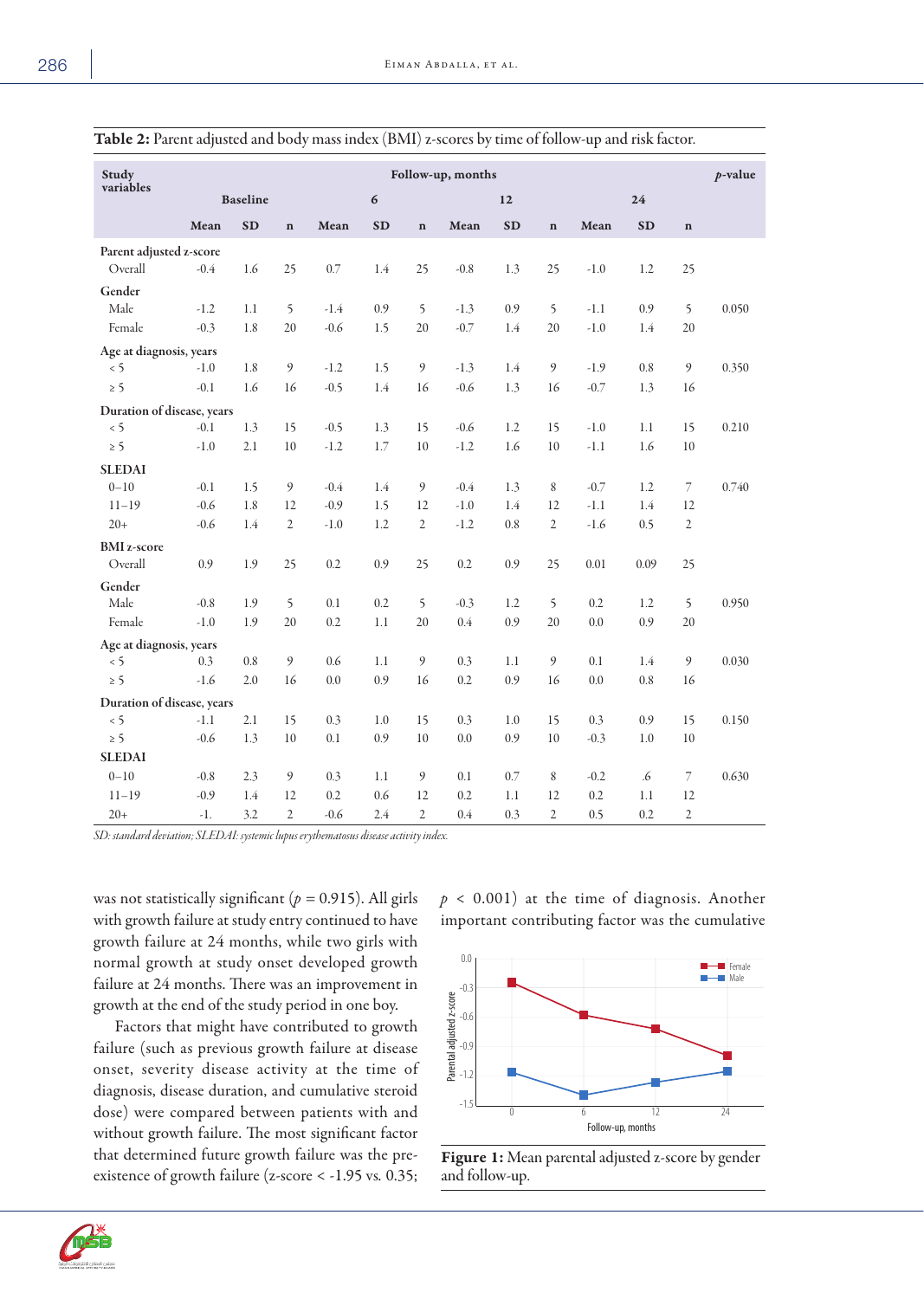| Study<br>variables         | Follow-up, months |           |                |          |           |                |        |           |                |       |
|----------------------------|-------------------|-----------|----------------|----------|-----------|----------------|--------|-----------|----------------|-------|
|                            |                   | $0 - 6$   |                | $0 - 12$ |           |                |        |           |                |       |
|                            | Mean              | <b>SD</b> | $\mathbf n$    | Mean     | <b>SD</b> | $\mathbf n$    | Mean   | <b>SD</b> | $\mathbf n$    |       |
| Overall                    | $-0.3$            | 0.36      | 23             | $-0.3$   | 0.5       | 22             | $-0.4$ | 0.6       | 20             | 0.711 |
| Gender                     |                   |           |                |          |           |                |        |           |                |       |
| Male                       | $-0.4$            | 0.1       | 5              | $-0.1$   | $0.4\,$   | 5              | 0.1    | 0.6       | 5              | 0.001 |
| Female                     | $-0.2$            | 0.3       | 18             | $-0.4$   | 0.5       | 17             | $-0.6$ | 0.5       | 15             |       |
| Age at diagnosis, years    |                   |           |                |          |           |                |        |           |                |       |
| < 5                        | $-0.1$            | 0.5       | 8              | $-0.3$   | 0.5       | 8              | $-0.3$ | 0.3       | 6              | 0.497 |
| $\geq$ 5                   | $-0.3$            | 0.2       | 15             | $-0.3$   | 0.5       | 14             | $-0.4$ | 0.7       | 14             |       |
| Duration of disease, years |                   |           |                |          |           |                |        |           |                |       |
| $\leq$ 5                   | $-0.3$            | 0.3       | 15             | $-0.5$   | 0.4       | 14             | $-0.5$ | 0.7       | 12             | 0.377 |
| $\geq$ 5                   | $-0.2$            | $0.4\,$   | 8              | $-0.3$   | 0.5       | 8              | $-0.3$ | 0.3       | 8              |       |
| <b>SLEDAI</b>              |                   |           |                |          |           |                |        |           |                |       |
| $0 - 10$                   | $-0.2$            | 0.3       | 9              | $-0.2$   | 0.3       | 8              | $-0.2$ | 0.5       | 6              | 0.287 |
| $11 - 19$                  | $-0.3$            | 0.3       | 12             | $-0.4$   | 0.6       | 12             | $-0.4$ | 0.6       | 12             | 0.216 |
| $20+$                      | $-0.3$            | 0.1       | $\mathfrak{2}$ | $-0.5$   | 0.5       | $\overline{2}$ | $-0.9$ | 0.8       | $\overline{2}$ |       |

Table 3: Height deflection by time of follow-up and study variables.

*SD: standard deviation; SLEDAI: systemic lupus erythematosus disease activity index.*

steroid dose with the highest dose being consumed by the patients who had growth failure (15.8 vs. 9.1 g;  $p = 0.061$ ). On the other hand, disease duration tended to be longer among the growth failure group  $(5.4 \text{ vs. } 3.7 \text{ years}; p = 0.240)$ . Differences in severity of disease activity at the time of diagnosis measured by SLEDIA was not found to contribute significantly to growth failure as the SLEDAI score in the two groups were comparable  $(12 \text{ vs. } 14; p = 0.529)$ .

The longitudinal anthropometric characteristics of our cohort measured by parent-adjusted height z-score are represented in Table 2 and Figure 1 . Girls had a significantly higher parental adjusted height z-score compared to boys at baseline (-0.3 vs. -1.2;  $p = 0.050$ ). Over the study period, the boys' parentadjusted height z- score improved compared to the girls'. However, the girls' parent-adjusted height



Figure 2: Mean body mass index z-score by age at diagnosis and follow-up.

z-score continued to decline throughout the study period with an average mean decline -0.16 (95% CI: -0.01–-0.31). Other risk factors affecting parentadjusted height z-score such as age at diagnosis, disease duration, and disease activity were not statistically significant [Table 2]. There was no significant correlation between cumulative steroid dose and the parent-adjusted height z-score at 24 months.

The BMI z-score characteristics of our cohort of cSLE patients is described in Table 2 and Figure 2. Children whose age at diagnosis was < 5 years had a higher BMI z-score compared to children whose age at diagnosis was ≥ 5 years (0.3 vs. -1.6, 95% CI: 0.057–0.541). There was a significant difference between the two groups in the mean BMI score over time ( $p = 0.030$ ). However, the difference was insignificant at 12 months follow-up; both groups reached a similar mean BMI z-score [Figure 2 and Table 2]. Other risk factors affecting BMI score (gender, disease duration, and disease activity) were not statistically significant [Table 2]. There was no correlation between cumulative steroid dose and BMI z-score.

The overall incidence of height deflection was 65.2% (95% CI: 45.7–84.6). The incidence at six, 12, and 24 months was 52.0%, 65.2%, and 53.8%, respectively. The mean height deflection z-score at six, 12, and 24 month assessment was -0.3, -0.3,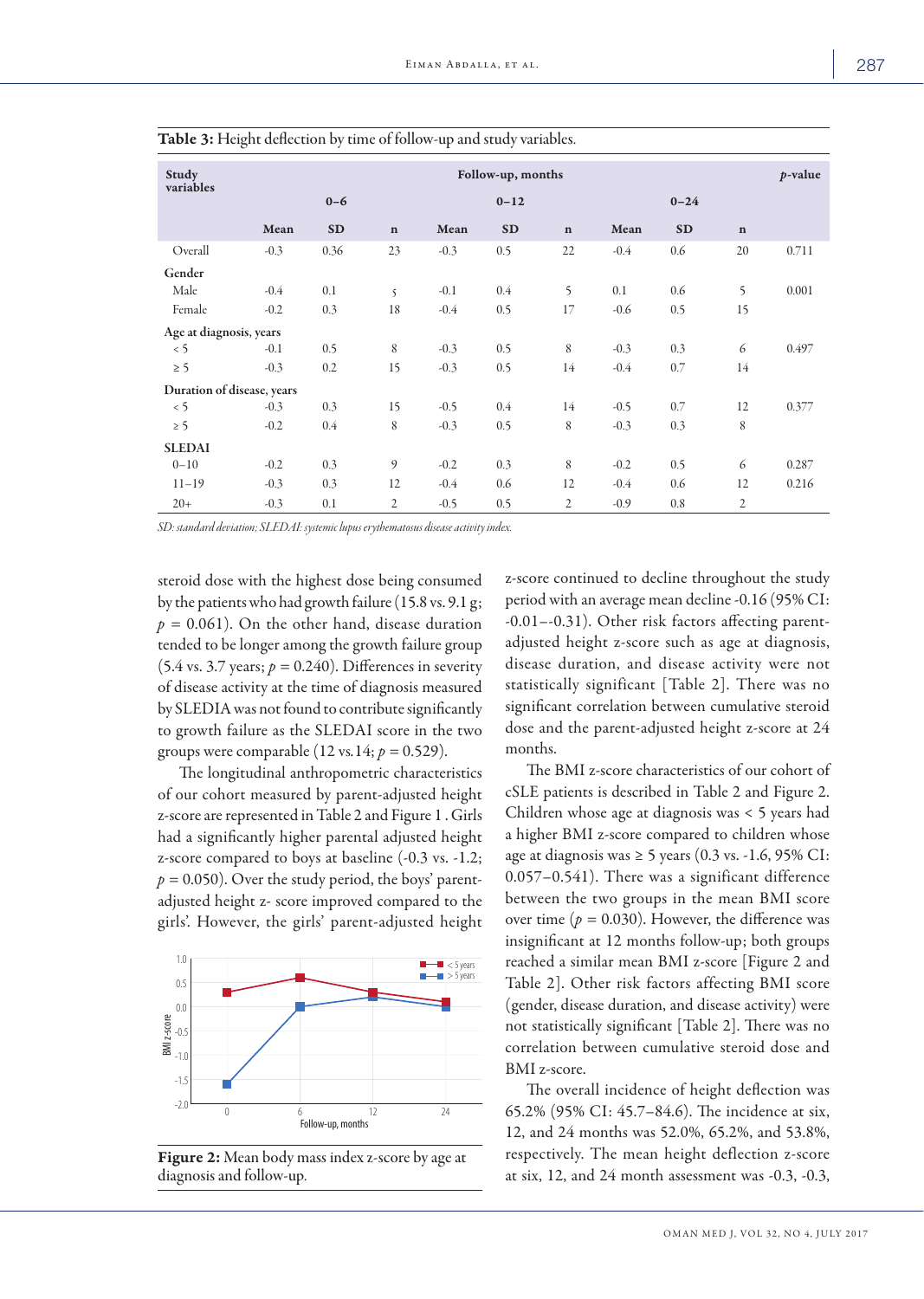and -0.4, respectively [Table 3]. Although there was a trending decline in height deflection, there was no statistically significant difference between the specified time periods ( $p = 0.711$ ) most likely due to the small sample size.

On average, boys had significantly higher height deflection (0.237, 95% CI: 0.11–0.44; *p =* 0.001) compared to girls. However, after six months the difference between the genders was stark. Boys' height deflection z-score started increasing while the girls' started to decline rapidly. Risk factors such as age at diagnosis, duration of disease, and SLEDAI score were not significantly associated with height deflection [Table 3]. Similarly, there was no correlation between height deflection score and cumulative steroid dose at 24 months.

## DISCUSSION

Growth failure is an important morbidity of chronic illnesses and may have a serious psychological impact by affecting patients' quality of life. z-scores and percentiles are often used to assess the anthropometric measures to evaluate children's growth. Expression of growth in z-scores has several advantages overexpression in percentiles. Firstly, they are calculated based on the distribution reference of the population; secondly, they are comparable across ages, sexes, and anthropometric measures; and lastly, it can be analyzed as a continuous variable. In our study, we defined growth failure as parent-adjusted height z-score < -1.5 which takes into account parental height hence avoiding ethnic differences, which can be encountered when using percentiles that define growth failure as height < 2 standard deviation below mean.<sup>11</sup>

The Systemic Lupus International Collaboration Clinics (SLICC)/ACR Damage Index (SDI) was developed to measure irreversible damage in adult SLE, and has been validated for cSLE. 12 However, growth failure is an important measurement of disease damage in cSLE and was recently added as a domain to pediatric SDI.<sup>13</sup> In general, growth failure is experienced in 15% of patients with cSLE. 5 In our cohort, growth failure was identified in 32.0% of patients, significantly higher than other studies which could be attributed to the small sample size. Previous studies on growth failure demonstrated the potential for catch-up growth in children with cSLE once the doses of corticosteroids were reduced and/

or the disease was better controlled.<sup>14</sup> A longer term study would be needed to evaluate the evidence of catch-up growth in our cohort.

Of all the risk factors that might contribute to growth failure, the pre-existence of growth failure at disease onset was significant to future growth failure in our cohort. This finding is similar to other studies which demonstrated that once a patient has growth failure, catch-up growth will be more difficult to achieve.15 Workup for underlying causes of growth failure at disease onset was able to identify growth hormone deficiency in one patient, but none of the patients tested had evidence of hypothyroidism. Unfortunately, we did not investigate for other underlying causes of growth failure such as coeliac disease, which a recognized association in 2–3% of patients.16

Besides growth failure at baseline, another determinant factors of growth failure was the effect of high cumulative doses of steroids. Glucocorticoidsinduced growth failure can be explained by its direct effects on the growth plate, which results in reduced proliferation of the chondrocytes and a reversible prolonged resting period that leads to a temporary reduction in the growth rate.<sup>17,18</sup> Impaired growth in children on approximately 1.5 mg/kg/day of prednisolone was first described over 40 years ago.<sup>19</sup> Other studies have not demonstrated such an effect on cumulative dose of corticosteroids, although a reduction in the growth velocity during the first year of treatment has been described.20

In addition, patients who experienced growth failure in our cohort had a longer disease duration compared to patients who did not develop growth failure (5.3 years vs. 3.7 years, respectively); however, this was not statistically significant. The association of growth failure with longer disease duration has been well described in the literature, but in our study, this association was not statistically significant due to the small sample size.21,22 Finally, the severity of disease activity at disease onset, measured by SLEDAI, did not contribute to the development of growth failure in our cohort. Perhaps measurement of the total duration of active disease throughout the study period was a more important determinate on growth. Unfortunately, in our study, disease activity was only evaluated at disease onset and we did not evaluate the total duration of active disease.

Height deflection and parent adjusted z-score were analyzed longitudinally over 24 months. Rygg

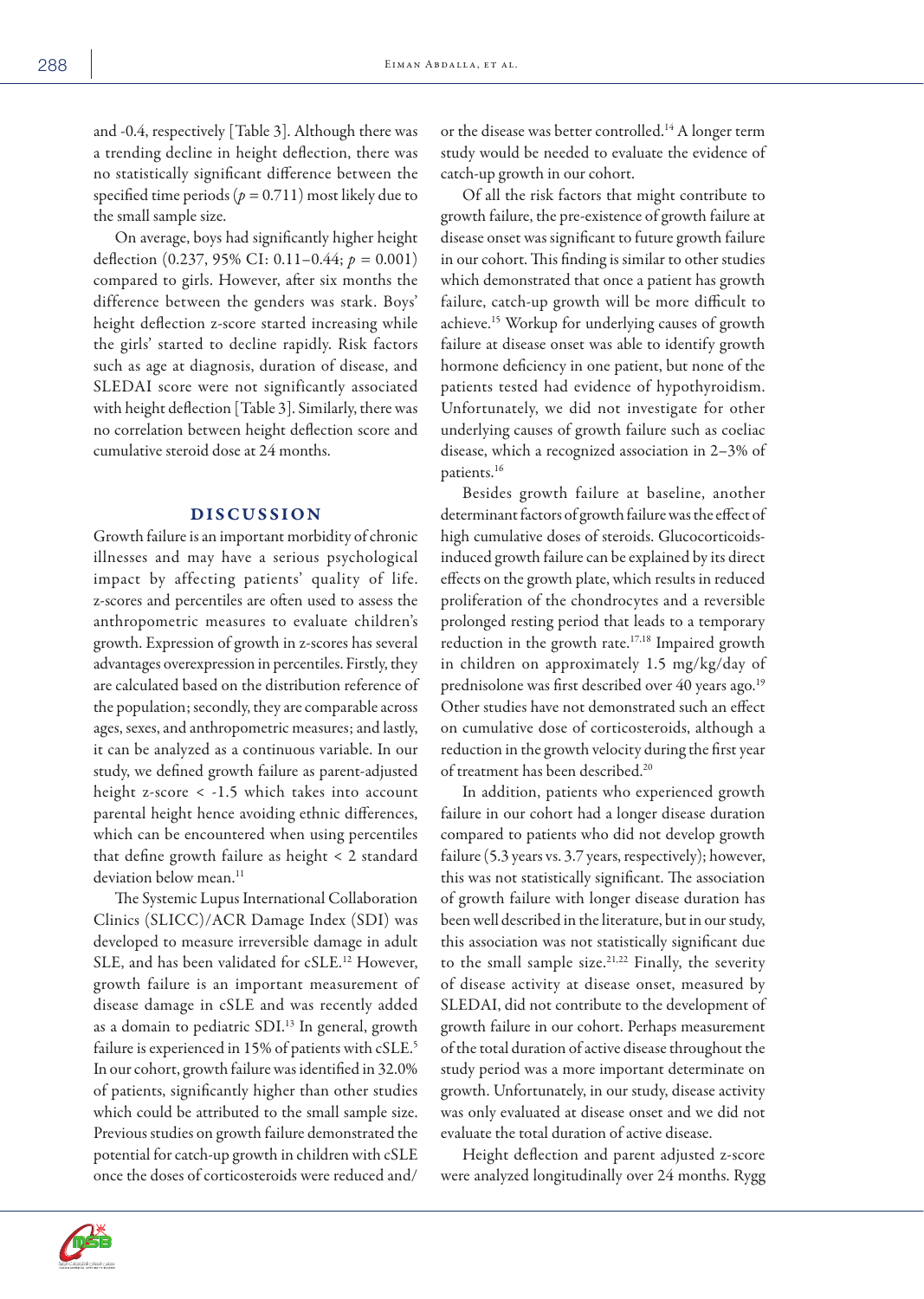et al,15 observed that females with early onset disease had a marked reduction in height deflection most pronounced within the first year of the disease with little catch-up growth resulting in a higher proportion of growth failure and height deflection in prepubertal age females than males. This observation was also noted in our cohort of patients. Females had better parental height adjusted z-score at disease onset. However, their height score declined continuously throughout the study period with little catch-up growth. On the other hand, males had a lower parental adjusted height score at disease onset. However, there was catch-up growth after six months resulting in similar parental adjusted height z-score at the end of the study in both genders.

Children diagnosed with cSLE at older than five years, were underweight compared to children diagnosed aged less than five years who had a normal BMI (z-score -1.6 vs. 0.3) with no statistical gender difference. This can be explained by the normal physiological decline of BMI from infancy to about 5–6 years of age, which then increases linearly during childhood and adolescence.<sup>23,24</sup> During childhood, gender differences in BMI are small; however, this difference is well established in late adolescence.<sup>25</sup> In our cohort, both groups had increasing BMI with a peak at six months from disease onset, which was also observed in other studies.15 The increase in BMI can be attributed to the high steroid dose used during the first six months of the disease. We did not find any correlation between BMI and disease duration, disease activity and cumulative steroid dose, which were described in the literature.<sup>26</sup>

We acknowledge the limitation of the study, which included its retrospective nature. The small sample size of the study might have affected the results with underestimation of some associations. In addition, it would have been useful to routinely investigate all patients diagnosed with cSLE with underlying growth failure at disease onset for other comorbidities such as coeliac disease. However, these investigations were only performed on clinical grounds, and they were not performed routinely to detect subclinical presentations of the disease.

#### CONCLUSION

The survival rates in cSLE have improved greatly over recent decades. Increased life expectancy means that more children are growing up with greater damage as a consequence of chronic disease and prolonged therapy. Growth failure is an important determinant of disease damage in cSLE. Patients at risk of growth failure were those who had growth failure at the onset of disease, a higher cumulative steroid dose, and longer disease duration. Assessing disease and therapy complications have become an important outcome measure in which we can evaluate the quality of life. Longitudinal prospective studies are needed to examine the relative change in health status, disease activity, and damage over time to improve health-related quality of life in children with cSLE.

#### *Disclosure*

The authors declared no conflicts of interest. No funding was received for this study.

#### references

- 1. Kamphuis S, Silverman ED. Prevalence and burden of pediatric-onset systemic lupus erythematosus. Nat Rev Rheumatol 2010 Sep;6(9):538-546.
- 2. Klein-Gitelman M, Reiff A, Silverman ED. Systemic lupus erythematosus in childhood. Rheum Dis Clin North Am 2002 Aug;28(3):561-577, vi-vii. vi-vii.
- 3. Hiraki LT, Benseler SM, Tyrrell PN, Hebert D, Harvey E, Silverman ED. Clinical and laboratory characteristics and long-term outcome of pediatric systemic lupus erythematosus: a longitudinal study. J Pediatr 2008 Apr;152(4):550-556.
- 4. Levy DM, Kamphuis S. Systemic lupus erythematosus in children and adolescents. Pediatr Clin North Am 2012 Apr;59(2):345-364.
- 5. Ravelli A, Ruperto N, Martini A. Outcome in juvenile onset systemic lupus erythematosus. Curr Opin Rheumatol 2005 Sep;17(5):568-573.
- 6. Hochberg MC. Updating the American College of Rheumatology revised criteria for the classification of systemic lupus erythematosus. Arthritis Rheum 1997 Sep;40(9):1725.
- 7. de Onis M, Onyango AW, Borghi E, Siyam A, Nishida C, school-aged children and adolescents. Bull World Health Organ 2007 Sep;85(9):660-667.
- Growth Hormone Research Society; GH Research Society. Consensus guidelines for the diagnosis and treatment of growth hormone (GH) deficiency in childhood and adolescence: summary statement of the GH Research Society. J Clin Endocrinol Metab 2000 Nov;85(11):3990- 3993.
- 9. Grote FK, Oostdijk W, De Muinck Keizer-Schrama SM, van Dommelen P, van Buuren S, Dekker FW, et al. The diagnostic work up of growth failure in secondary health care; an evaluation of consensus guidelines. BMC Pediatr 2008 May;8:21.
- 10. Bombardier C, Gladman DD, Urowitz MB, Caron D, Chang CH; The Committee on Prognosis Studies in SLE. Derivation of the SLEDAI. A disease activity index for lupus patients. Arthritis Rheum 1992 Jun;35(6):630-640.
- 11. Tanner JM, Goldstein H, Whitehouse RH. Standards for children's height at ages 2-9 years allowing for heights of parents. Arch Dis Child 1970 Dec;45(244):755-762.
- 12. Hiraki LT, Hamilton J, Silverman ED. Measuring permanent damage in pediatric systemic lupus erythematosus. Lupus